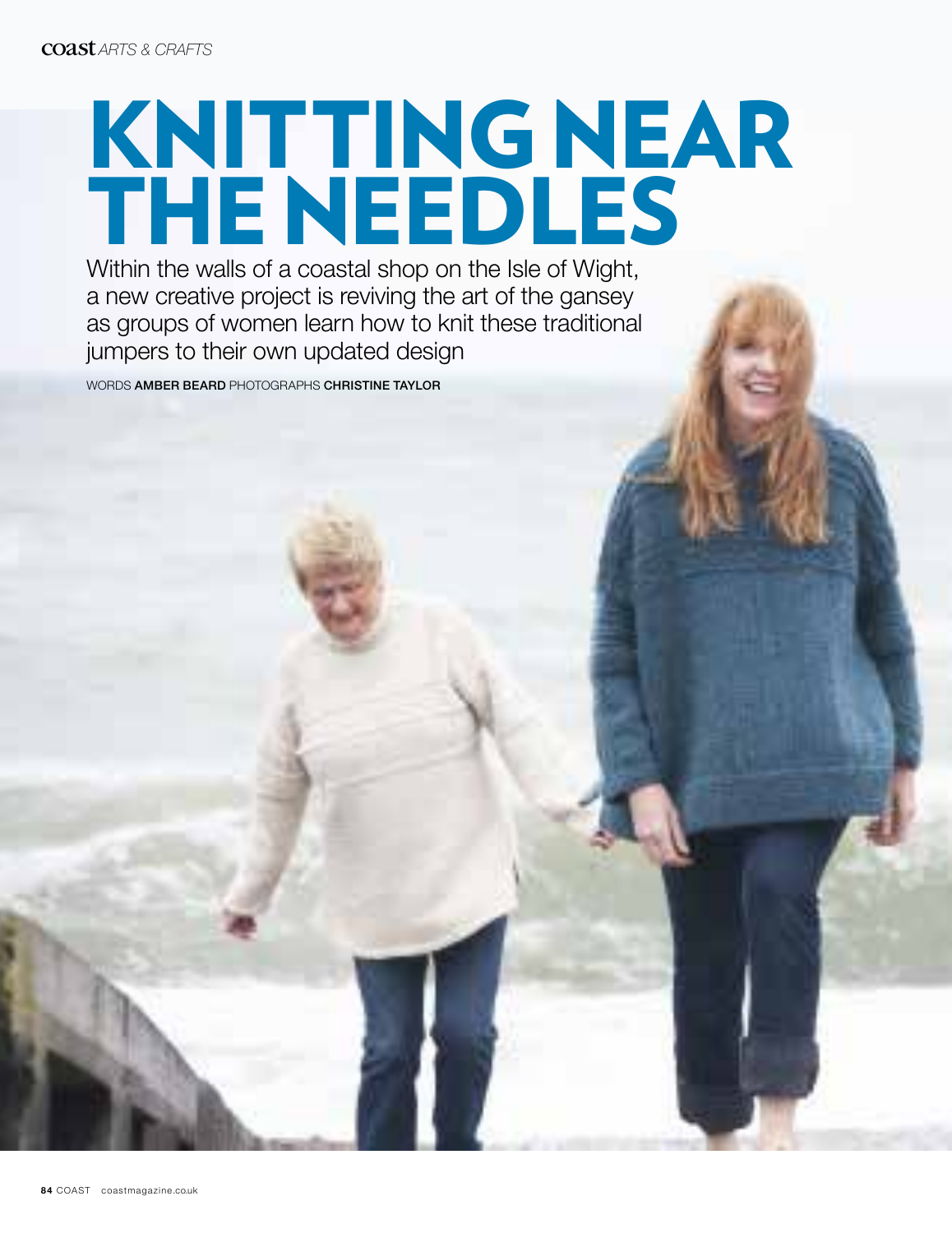

wice a week at Whistle & Hound, an artisan crafts shop and

creative hub in Freshwater on West Wight, a group of eight women gather to form the Gansey Knitting Group. Here, in convivial warmth, they smile and chat as they learn how to make ganseys, the traditional jumpers worn by fishermen in times past. The women are under the wing of the shop's owner, Marianne Su Yin, and taught by knitwear designer-cum-book shop owner, islander Gail Middleton. A year ago, inspired by the Isle of Wight's seafaring history and the vital work of the busy lifeboat station at Freshwater, Marianne and Gail decided to resurrect the old craft of gansey knitting and to teach the technique to other island women.

The history of the gansey is a fascinating one and goes back several centuries, when fishermen's wives sat together to knit jumpers for their menfolk, enjoying the commonality of what they were making. The phrase 'pin money' derives from these women knitting on their 'pins' during the day to make ganseys to sell to bring in extra income. They would also knit family ganseys, each sporting a different pattern of stitches along the yoke (the patterned part of the gansey), with the bottom part being plain knit.

Gail takes up the story: 'Because many people couldn't read or write in those times, everything was handed on through word of mouth, which is exactly what we have decided to do here, at Whistle & Hound. The patterns in the original ganseys were unique to that jumper, so if a fisherman drowned, he could be identified by the individual stitches. All of our knitters get a little book to help decide how they want their gansey to look and we record their pattern as they go along. In the end, they all have their own individual gansey to take home.'

### WOOLLY THINKING

Marianne opened Whistle & Hound early in 2019, to build on her business of making vintage-style dresses. 'I wanted somewhere that I could display my work but also to support other makers  $\gg$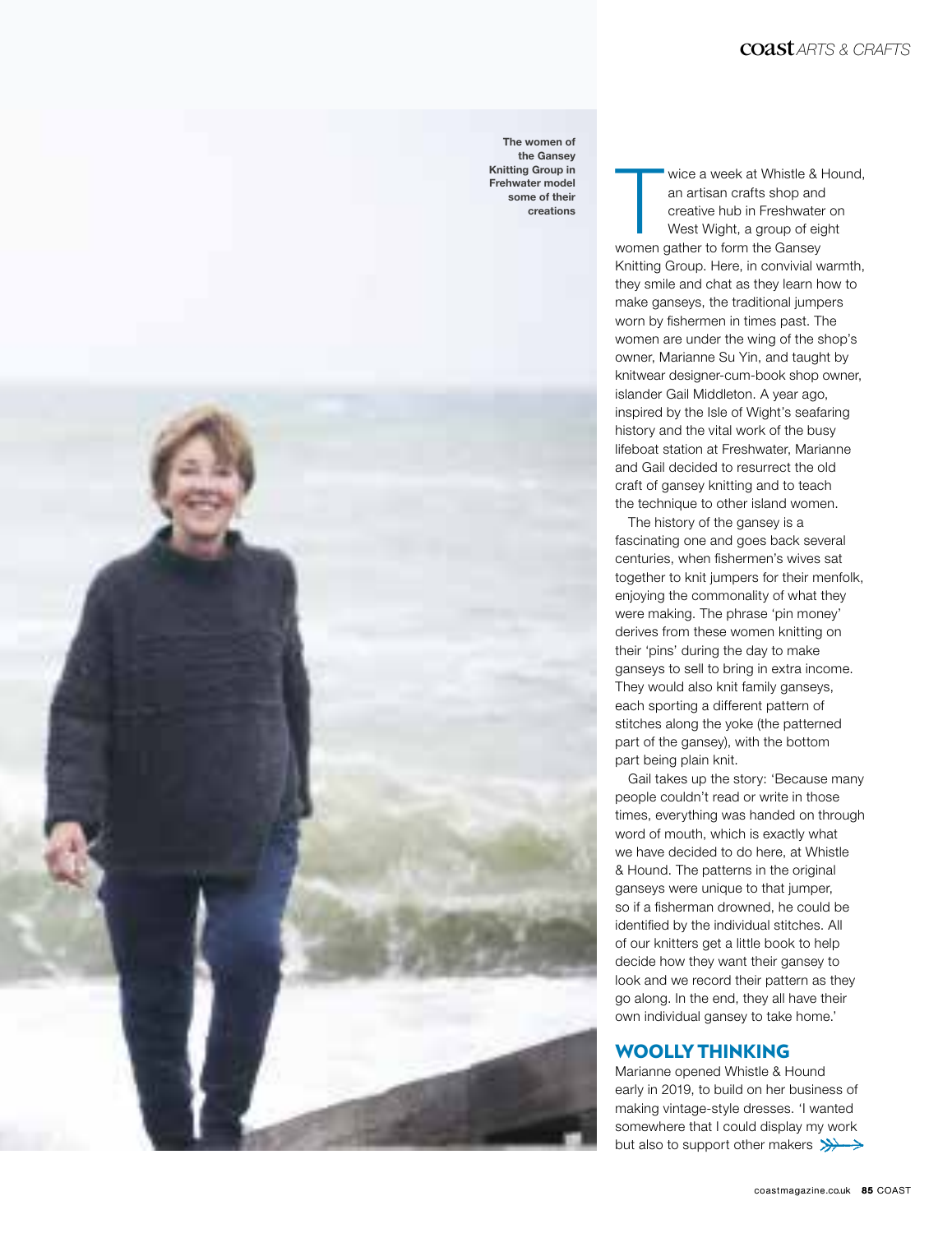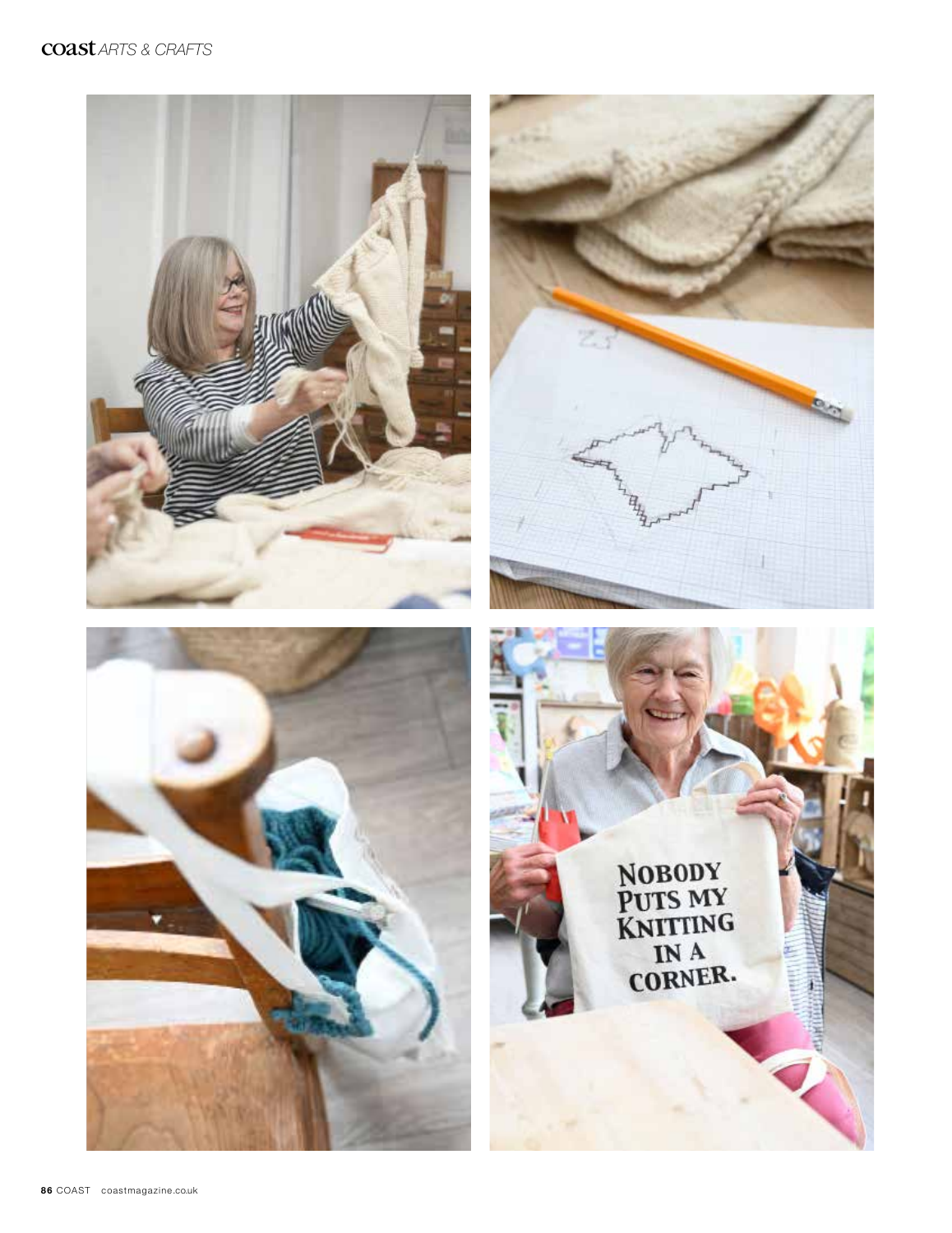

because I know how hard it is to get your work out into retail and I also know how much time and effort goes into creating. Having sewn all of my life, knitting was a craft workshop that I wanted to offer, and I was lucky to have Gail just next door, running the independent bookshop, Mrs Middleton's Shop, so it seemed very obvious to team up with her to teach a course on gansey knitting.'

#### COUTURE FASHION

For Gail, the gansey project has dovetailed seamlessly with her love of knitting, which she learnt as a child at her grandmother's knee and progressed into a professional calling when she was a model in the 1970s on the books of Select. 'My granny knitted for a designer called Patricia Roberts and her designs had things like bobbles and cats knitted into them. I used to look at the jumpers and think "that'd be nice without that on it or with that added" and that was where my knitwear designing began,' explains Gail. She started knitting during her modelling assignments to alleviate the boredom of sitting around, and her cable-knit fishermen's jumpers quickly became a favourite with other models.

Soon, she was getting orders and began a cottage industry employing local knitters to produce her designs.

'I was knitting one of these jumpers while I was doing a shoot for Katharine Hamnett with a photographer who shared a studio with the couture designer John Galliano. John admired my jumper and several months later

phoned me to order some for his next show.' At that, Gail gave up modelling, started designing for Galliano, and went on to set up her own knitwear label, Weardowney, with model Amy Wear.

## SHARING SKILLS

'I've always loved traditional knitwear and had studied ganseys, Arans and >>>>>>



ABOVE Gansey designs TOP The original prototype gansey that Gail designed and made has been donated to the Freshwater Independent Lifeboat team, who will use it to raise funds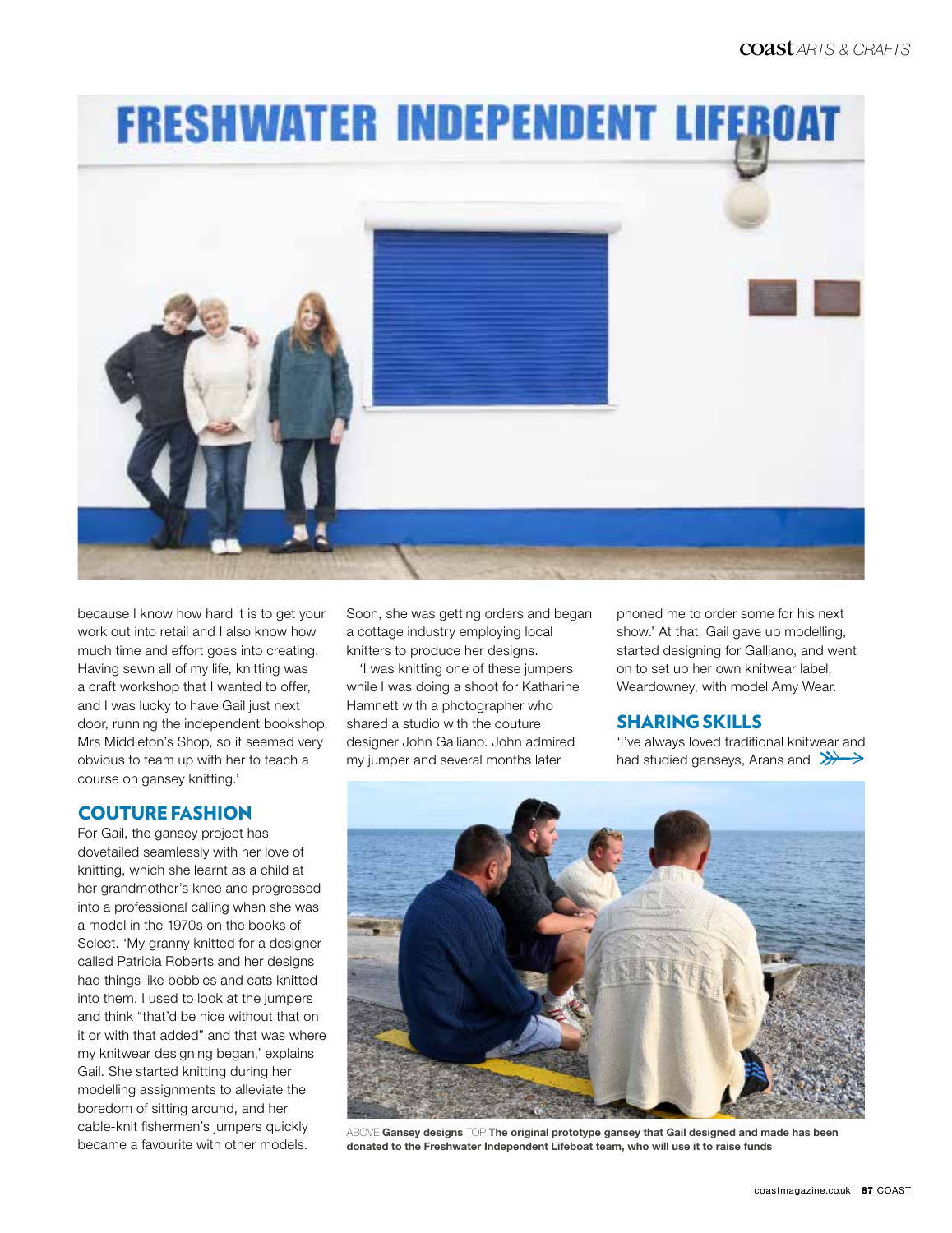Fair Isle knits in the early 1980s, elements of which crept into my designs for Galliano. My late husband Peter was coxswain on the D-Class lifeboat with the Freshwater Independent Lifeboat and so designing a gansey, and then teaching other women how to do it too, seemed like a very natural step. The original prototype gansey that I designed and made has been donated to the lifeboat team and they will be using it to raise much-needed funds.'

The Gansey Knitting Group has, in Marianne's words, created an important new community in Freshwater. 'It's an exciting project because we are sharing a traditional skill and a way of learning which isn't done any more,' she says. 'We're connecting women who are inspiring each other through individual pieces of work, created in groups, as women used to do.' The knitters use Rowan yarn, a British wool label for their ganseys – either Cocoon, a blend of wool merino and kid mohair, or Denim Revive, which is made from recycled cotton yarns. 'Rowan has been very supportive of the project, which has been in its newsletter and magazine. Our group is taking a traditional form and modernising it, using non-itchy wool and trying out new colours, such as cream.'

Sue, one of the more experienced knitters in the group, has loved being part of the workshop so much that she is on her second gansey. 'I wanted to learn to knit without a pattern and to design



*'The phrase* PIN MONEY *derives from these* WOMEN KNITTING *on their* PINS *during the day to make*  GANSEYS TO SELL *to bring in* EXTRA INCOME*'*

my own jumper – it's wonderful to feel that I'm now part of this tradition,' she says. The project is ongoing and people can join at different stages and at any age. 'Ganseys can be commissioned too, if people would like to buy them,' adds Marianne. 'This has been our starting point and we hope to continue to bring

people together to knit ganseys as a collective.' The fisherfolk of yesteryear would surely approve.

*To find out more about the gansey workshops at Whistle & Hound, call 01983 718400 or browse whistleandhound.co.uk.*